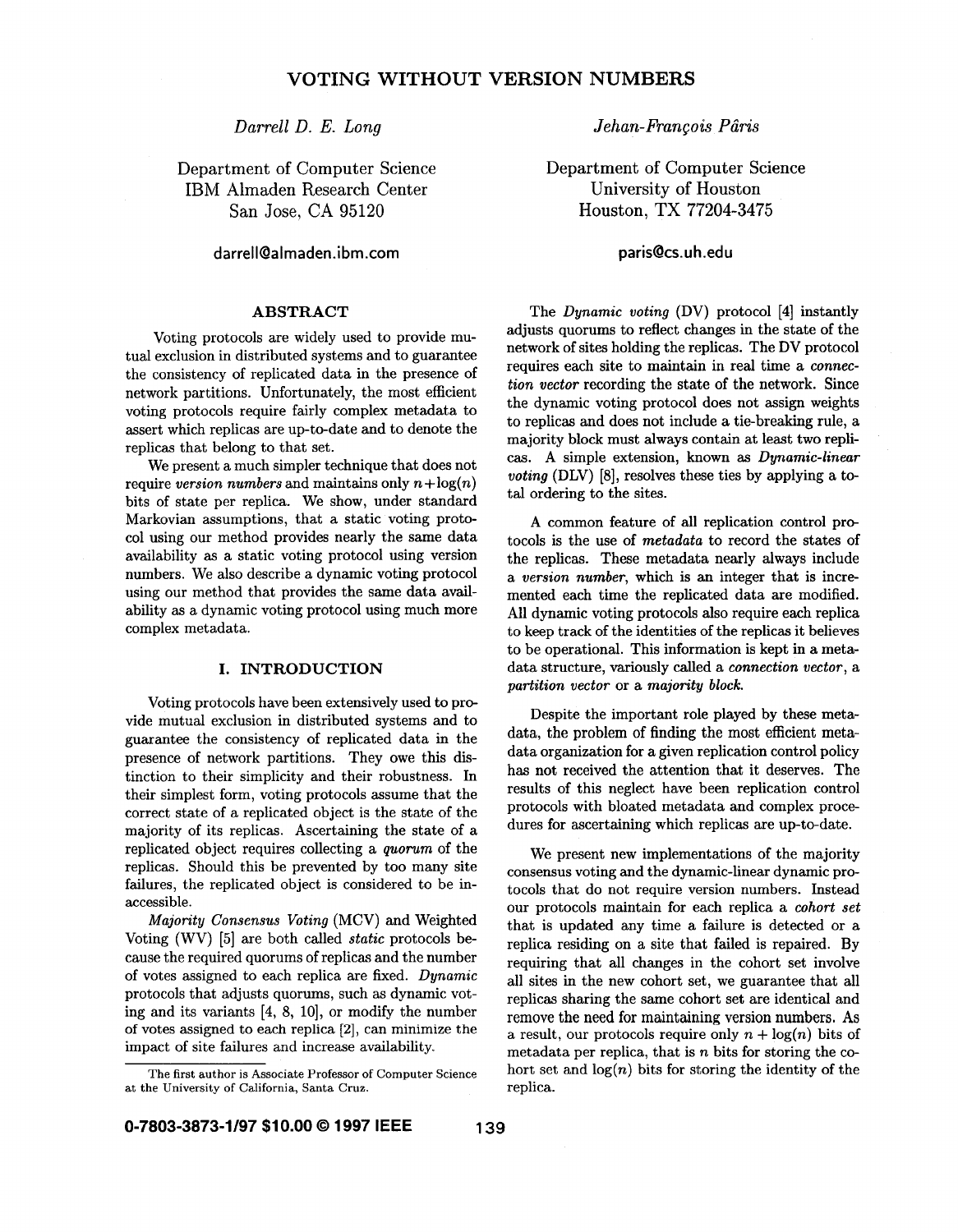## **11. THE CASE FOR COHORT SETS**

All extant replication control protocols incorporate some form of *version numbers*, that is, integers that are incremented every time the replicated data are modified. In most cases, these version numbers are used to distinguish outdated replicas from replicas that are up-to-date. Version numbers offer several disadvantages.

First, they take more space than other metadata. While metadata do not constitute a significant storage cost when the unit of replication is a file system or a data base, they pose a significant cost when the unit of replication is a single file, a data base table, or a group of disk sectors. As **a** result, it is desirable to allocate as few bits as necessary to version numbers.

Second. any scheme that increments version numbers monotonically will eventually overflow any fixed size integer. We can delay this occurrence by resetting version numbers to zero every time all the replicas return to a consistent state but, even so, there is a danger of overflow. To see this, consider the classical *Gambler's ruin* problem [6], which shows that any compulsive gambler will eventually have a run of bad luck that will ruin him. The same holds for version numbers: the replicated data will eventually encounter a sequence of failures and repairs that will overflow any finite integer. This can be made arbitrarily unlikely by increasing the number of bits allocated to the version numbers but cannot be totally eliminated.

Third, version numbers must be incremented every time the replicated data are updated even though the states of the replicas have not changed. A better solution would only require to update the metadata whenever a replica fails or recovers.

Finally, version numbers do not suffice to implement dynamic voting protocols, among which the dynamic voting protocol and its variants **(4,** 81, which all require additional metadata.

We propose to replace version numbers by *cohort sets,* that is records of all replicas that participated in the last write operation.

#### **A. Static voting with cohort sets**

**We** will consider replicated data objects consisting of n replicas located at different sites of a network and managed by a static voting protocol. The protocol may, or may not have, different quorums for read and write operations as well as different weights, including none, for each replica. We will only assume that:

- 1. all write quorums  $Q_W$  are high enough to disallow simultaneous writes on disjoint subsets of replicas, and
- **2.**  all read quorums are high enough to force each read quorum  $Q_R$  to have a non-empty intersec-

#### tion with any write quorum *Qw.*

Mutual consistency among the replicas will be guaranteed through site failures and network partitions **as**  long **as** (a) messages between sites are delivered intact in the order they were placed on the network or not at all, and (b) sites that fail immediately stop operation. Byzantine behaviors are specifically excluded.

We will first give a formal definition of cohort sets then explain the procedure to be used to find the current replica(s) in a read quorum and show when and why this procedure fails.

**Definition 1** *The cohort set for a replica represents the set* of *replicas that were current afier the last write or replica recovery in which the replica participated.* 

**Axiom 1** The cohort set  $C_r$  of a replica r always in*cludes that replica.* 

This requires cohort sets to be updated (a) whenever the replica participates in a write and (b) whenever a replica that became unavailable recovers. After any write operation, the cohort sets of all replicas that participated in the write operation must be identical and contain exactly these replicas. Similarly, after any replica recovery, the cohort sets of all replicas that participated in the recovery must be identical.

By requiring that all changes in the cohort set involve all sites in the new cohort set, we guarantee that all replicas sharing the same cohort set are identical and remove the need for maintaining version numbers. If *n* denotes the number of replicas, our protocol will thus require only  $n + \log(n)$  bits of metadata per replica, that is n bits for storing the cohort set and  $log(n)$  bits for storing the identity of the replica.

**Lemma 1** *Consider a replicated data object with* n *replicas, m of which are accessible. If the m replicas have identical cohort sets and constitute a read quorum QR, they are all up-to-date.* 

#### **Proof:**

- 1. Since the *m* replicas constitute a read quorum *QR,* each and every write quorum *QW* must contain at least one replica of *QR.* Hence at least one of them participated in the last write to the object.
- **2.** Since the *m* replicas have identical cohort sets, they all participated in the same last write. By induction on each and every write or replica recovery operation, they are identical. Hence, if one of them is up-to-date, they are all.

The situation is somewhat more complicated if the *m* replicas do not have identical cohort sets and is better explained with an example. Consider, for instance,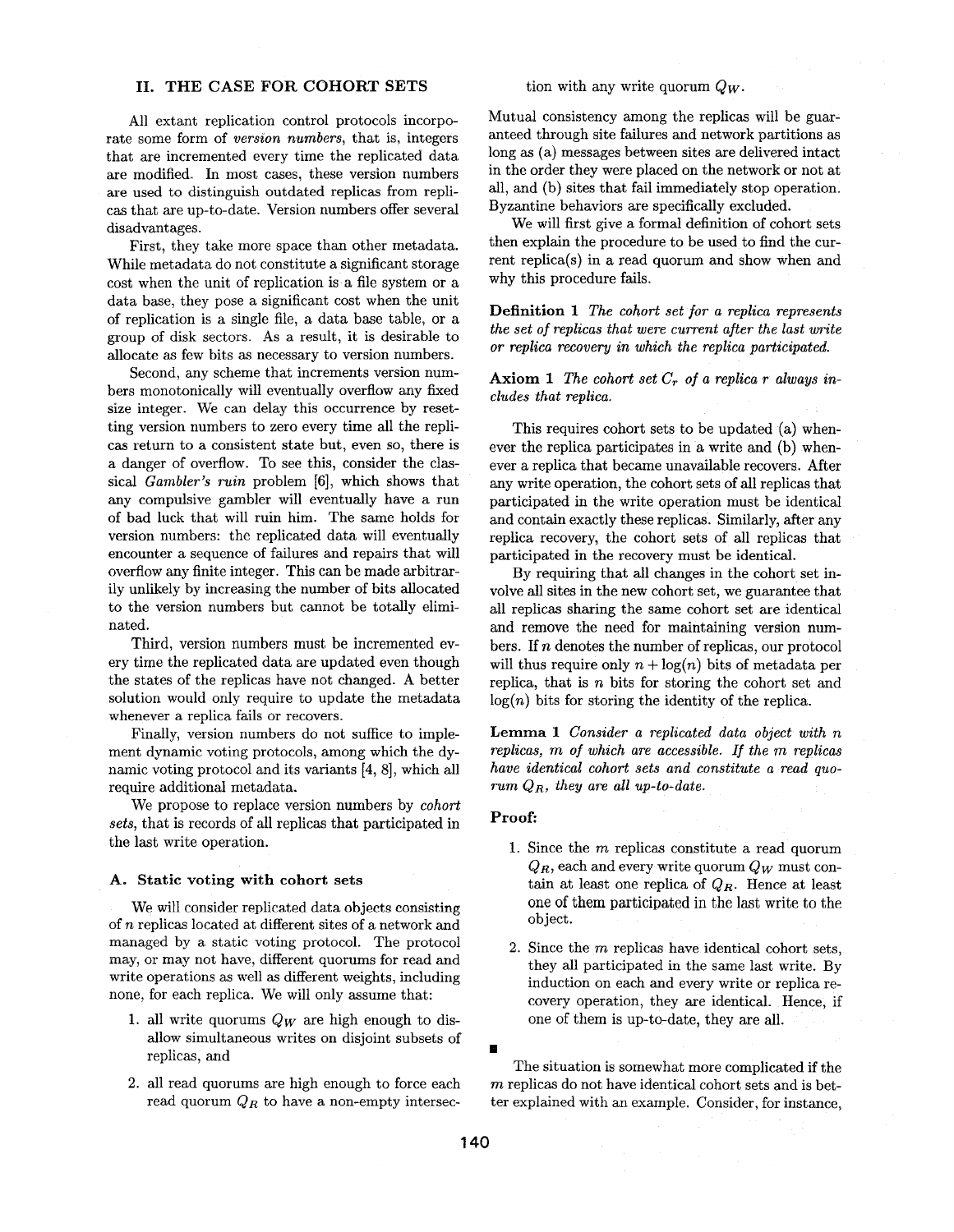a replicated data object consisting of three replicas, *a, b* and *c* and assume that the read and write quorums are two replicas. Let  $C_a$ ,  $C_b$  and  $C_c$  be the respective cohort sets of *a, b* and *c.* If the three replicas are up-to-date, their cohort sets will be:

$$
C_a = \{a, b, c\} \quad C_b = \{a, b, c\} \quad C_c = \{a, b, c\}
$$

Assume now that *c* becomes unavailable because the site holding *c* fails or becomes unreachable as the result of a network partition. The cohort sets of *a* and *b* will not be updated until a write occurs. After that write the three cohort sets will be:

$$
C_a = \{a, b\} \quad C_b = \{a, b\} \quad (C_c = \{a, b, c\})
$$

Assume now that *a* becomes unavailable. Since *b* is now the only accessible replica, the replicated object will remain unavailable until either *a* or *c* recovers. *If c* recovers, then the two operational replicas will have different cohort sets:

$$
(C_a = \{a, b\}) \quad C_b = \{a, b\} \quad C_c = \{a, b, c\}
$$

The protocol can assert that replica *b* is up-to-date because its cohort set  $C_b$  is a subset of the cohort set of replica *e.* 

**Theorem 1** *Consider a replicated data object with n, m* of *which are operational. If the m replicas constitute a read quorum*  $Q_R$ , then all replicas  $r \in Q_R$  such *that*  $C_r \subseteq C_s$  *for all*  $s \in Q_R$  *are up-to-date.* 

#### **Proof:**

- **1.**  Since the *m* replicas constitute a read quorum  $Q_R$ , each and every write quorum  $Q_W$  must contain at least one replica of  $Q_R$ . Hence  $Q_R$  contains at least one replica that participated in the last write.
- **2.**  If two replicas *r* and s have the same cohort sets  $C_r$  and  $C_s$ , they are in the same state because otherwise the cohort set of one of them, say **s,**  would contain a replica that was not current after the last write or replica recovery in which s participated.
- **3.** Consider now a replica  $r \in Q_R$  such that  $C_r \subset$  $C_s$  for all  $s \in Q_R$ . Should *r* not be current, there should be in  $Q_R$  at least one current replica x such that  $C_r \subset C_x$ . But then  $C_x$  would contain *r* even though *r* was supposed not to be current.
- **4.** Hence all replicas  $r \in Q_R$  such that  $C_r \subseteq C_s$  for all  $s \in Q_R$  are up-to-date.

After replica *c* is brought up-to-date, the new cohort sets are:

$$
(C_a = \{a, b\}) \quad C_b = \{b, c\} \quad C_c = \{b, c\}
$$

There are a few cases where the protocol fails to find the current replica(s) in  $Q_R$  because  $Q_R$  does not contain any replica s such that its cohort set  $C_s$  is a subset of all the cohort sets of the other replicas of *QR.* Consider the following scenario:

**1.**  After replica *c* is brought up-to-date, replicas *b*  and *c* receive a new update and the cohort sets become:

$$
(C_a = \{a, b\}) \quad C_b = \{b, c\} \quad C_c = \{b, c\}
$$

**2.**  Replica *b* becomes unavailable and replica *c* recovers; the cohort sets of *a* and *c* are such that  $C_a \not\subseteq C_c$  and  $C_c \not\subseteq C_a$ :

$$
C_a = \{a, b\} \quad (C_b = \{b, c\}) \quad C_c = \{b, c\}
$$

Therefore, the protocol will fail to recognize that *c* is the current replica. **As** a result the replicated data object will remain unavailable although two out of three replicas can be accessed.

This is clearly a failure of our protocol: any protocol using version numbers would have compared the version numbers of replicas *a* and *c* and found that replica *c* had the higher version number.

To recover, our protocol will need instead to wait for the recovery of replica *b.* We will then have two replicas, namely *b* and *c* with identical cohort sets. Since these two replicas form a valid quorum, the protocol can use Lemma **1** to assert that the two replicas are both current and use them to bring replica *a* upto-date.

The result is a slightly lower available availability when using cohort sets to implement majority consensus voting. But, **as** we will see, this is easily remedied by using dynamic voting.

#### **B. Dynamic-linear voting with cohort sets**

As we said before, dynamic voting protocols improve upon static voting protocols by either modifying the weights allocated to the surviving replicas [2] or temporarily excluding from quorum computations replicas that are unaccessible **[4, 81.** These latter protocols, among which dynamic voting **[4]** and dynamiclinear voting *[8],* are particularly suited to implementations using cohort sets because we can use these cohort sets to store the set of replicas currently included in quorum computations. We will say that these replicas are part of the current *majority block.* To do that, we will have to modify very slightly the definition of cohort **sets** to **exclude** from **the cohort sets** replicas that are not in the current majority block.

**Definition 2** *The* dynamic *cohort set for a replica represents the set* of *replicas that (a) were current*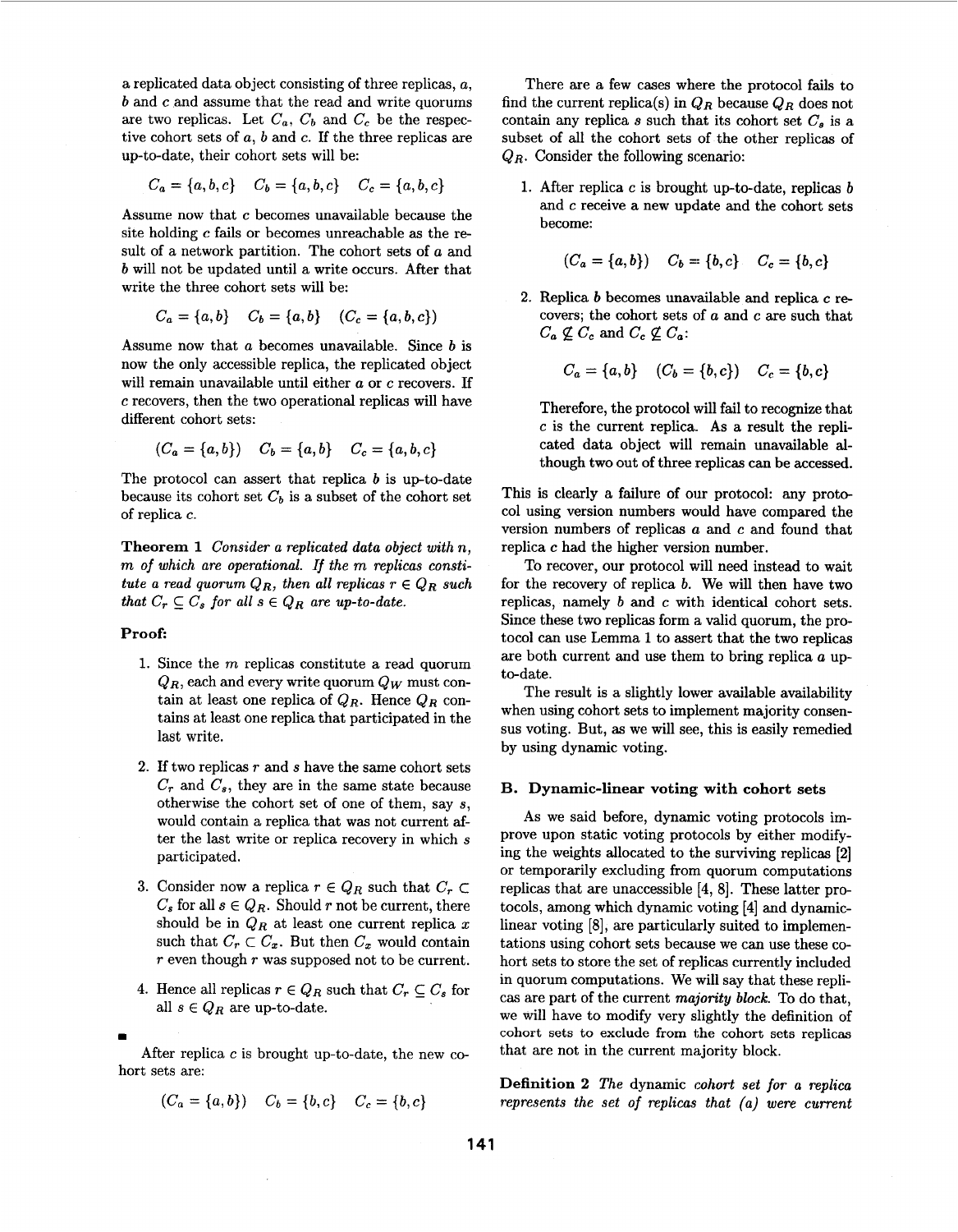after the last write or replica recovery in which the *replica participated and (b)* are in the current majority block.

Axiom 1 and Lemma 1, **as** well **as** Theorem 1, still apply although the read quorum mentioned in Lemma 1 and in Theorem 1 must now be replaced by a majority of the replicas belonging to the current majority block.

The simplicity of having to maintain only one cohort set can be contrasted with the complexity of the *optimistic dynamic voting* protocol [10] where each replica must maintain:

- 1. a partition set  $P_i$  representing the set of sites which participated in the last successful operation on the replicated data,
- **2.** an operation number, *oi* that is incremented at every access, and
- 3. a version number,  $v_i$  that is incremented at every write.

The price to pay for this simplification is minimal. First, we cannot reintegrate outdated replicas into the current majority block without bringing them first upto-date. Second, excluding a replica from the majority block has now the side effect of marking the replica as being outdated even when the excluded replica is identical to the replicas in the majority block.

Majority blocks present the interesting property that any new majority block must contain a majority of the replicas in the current majority block. Because of this property, we will not encounter with dynamic voting protocols situations similar to that described in the previous subsection where a quorum of replicas was present but the protocol could not assert which replica(s) should be considered current. To understand this, let us return to the replicated data object of our previous example and assume now it is managed by a dynamic-linear voting protocol updating the cohort sets every time a write operation or a replica recovery occurs. Let us further assume that the dynamic-linear protocol ranks the three sites in the order  $a > b > c$ .

If the three replicas are up-to-date, their cohort sets will be equal to:

$$
C_a = \{a, b, c\} \quad C_b = \{a, b, c\} \quad C_c = \{a, b, c\}
$$

If a write occurs after  $c$  has become unavailable, the cohort sets of *a* and *b* will become equal to *{a, b}* and *c* will be excluded from the majority block:

$$
C_a = \{a, b\} \quad C_b = \{a, b\} \quad (C_c = \{a, b, c\})
$$

Should *a* now become unavailable, replica *b* will remain the only accessible replica and the replicated object will remain unavailable until *a* recovers. Unlike

what happened before, the recovery of *c* will not make the replicated object available again because replica *c*  cannot participate in quorum computations before being formally reintegrated to the majority block. Hence the cohort sets of *a, b* and *c* will remain unchanged:

$$
(C_a = \{a, b\})
$$
  $C_b = \{a, b\}$   $C_c = \{a, b, c\}$ 

Thus, we have the following theorem:

**Theorem 2** *An implementation of the dynamic-linear voting using cohort sets and no version numbers will never fail to detect a valid quorum of replicas within the current majority block.* 

## **Proof:**

- 1. At any given time, all replicas in the current majority block will always have the same cohort sets and these cohort sets will reflect the membership of the current cohort set. Since every new majority block must contain a majority of the replicas in the previous majority block, any subset of replicas having identical cohort sets and constituting a majority of the replicas in the majority block represented by these cohort sets will constitute a valid quorum of replicas within the current majority block.
- **2.**  Conversely, any set of replicas that does not include such a subset will not be a valid quorum within the current majority block because it will not contain a majority of the replicas in the current majority block.

**m** 

In other words, an implementation of the dynamiclinear voting using cohort sets and no version numbers will always provide the same data availability as any other implementation of the dynamic-linear protocol that updates its metadata at the same frequency.

#### **111. AVAILABILITY ANALYSIS**

Availability is the most common measure of fault tolerance for repairable systems that are expected to remain operational over a long period of time. It is traditionally defined as the fraction of time a system is operational. In the case of replicated data objects, the availability of a replicated object represents the fraction of time that the consistency control protocol will allow access to the object.

Our system model consists of a set of sites with independent failure modes connected via a network which does not fail. When a site fails, a repair process is immediately initiated at that site. Should several sites fail, the repair process will be performed in parallel on those sites. Site failures are assumed to be exponentially distributed with mean  $\lambda$ , and repairs are assumed to be exponentially distributed with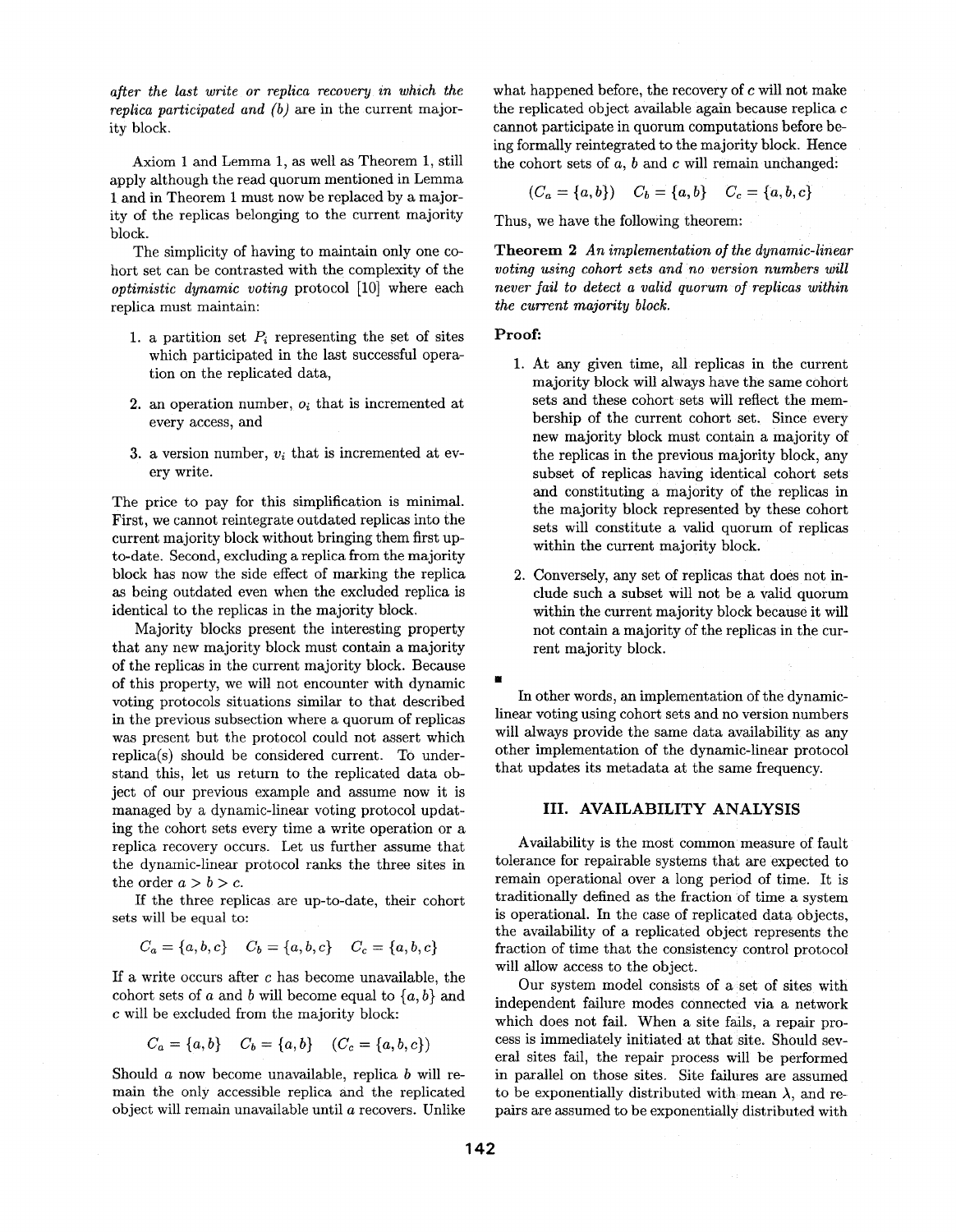

Figure **1:**  State transition hort sets for three replicas

mean  $\mu$ . The system is assumed to exist in statistical equilibrium. Although the assumption of **an** independent failure rate  $\lambda$  is reasonable if the sites have independent power sources, the assumption of exponential repair times is harder to defend on general grounds. However, both hypotheses are necessary to represent each system by a Markov process with a finite number of states *[6].* 

#### A. Availability **of** static voting with cohort sets

Figure **1** has the state transition diagram for three replicas managed by a majority consensus voting protocol using cohort sets assuming that the data are *continuously accessed.* Each state is identified by a triple *(zyz)* where z, **y** and *z* represent the sizes of the cohort sets of the three replicas. The cohort sets of failed replicas are identified by a prime mark. States that have identical numbers of replicas in each cohort sets but differ in these cohort sets are identified by different orderings of the three digits.

State **(333)** represents the initial state of the three replicas when they are all operational and have identical cohort sets. The only two other available states are state **(223')** and state **(222').** State **(223')** represents the state of the system after one of the three replicas has failed and the cohort sets of the two remaining replicas have been updated. To reach state **(222'),**  the system should experience first a failure of one of its three replicas and move to state **)223'(.** Then a **second replica should fail** bringing **the system to state (22'3').** If the replica that failed first recovers first, its cohort set will be updated and the system will be in state **(222').** 

Note also that state **(2'22)** is not available although

two of the three replicas are operational. It corresponds to the case where the two operational replicas have intersecting cohort sets and the protocol cannot recognize which one of them is current.

The availability of the replicated data object is then given by:

$$
A_{MCV-CS}(3)p_{333} + p_{223'} + p_{222'} =
$$
  
= 
$$
\frac{4\rho^5 + 31\rho^4 + 83\rho^3 + 91\rho^2 + 39\rho + 6}{(\rho + 1)^5 (4\rho^2 + 9\rho + 6)}
$$

where  $p_{ijk}$  denotes the probability that the system is in state  $\langle ijk \rangle$  and  $\rho = \frac{\lambda}{\mu}$ .

This availability is slightly lower than **if** version numbers had been used to manage the replicas. In that case, the replicated object would have remained available whenever at least two of the three replicas were available and the overall data availability would have been: in state  $(ijk)$  and  $\rho = \frac{\Delta}{\mu}$ .<br>
This availability is slightly lower than if version<br>  $\frac{2}{2}$ <br>  $\frac{2}{2}$ <br>  $\frac{2}{2}$ <br>  $\frac{2}{2}$ <br>  $\frac{2}{2}$ <br>  $\frac{2}{2}$ <br>  $\frac{2}{2}$ <br>  $\frac{2}{2}$ <br>  $\frac{2}{2}$ <br>  $\frac{2}{2}$ <br>  $\frac{2}{2}$ <br>  $\frac{2}{2}$ <br>

$$
A_{MCV-VN}(3) = A_{MCV-CS}(3) + p_{2'22} = \frac{3\rho + 1}{(\rho + 1)^3}
$$



Figure **2:** Compared availabilities of MCV for three replicas with version numbers (top), MCV for three replicas with cohort sets **(middle)** and a single replica (bottom).

Figure **2** displays the compared availabilities of MCV for three replicas with version numbers *(top graph)* and MCV for three replicas with cohort sets *(middle graph).* **The bottom graph represents the**  availability of a single unreplicated data object and was included to provide a baseline.

We selected a range of values for *p* between 0 and **0.25** because a recent study **[ll]** has shown that the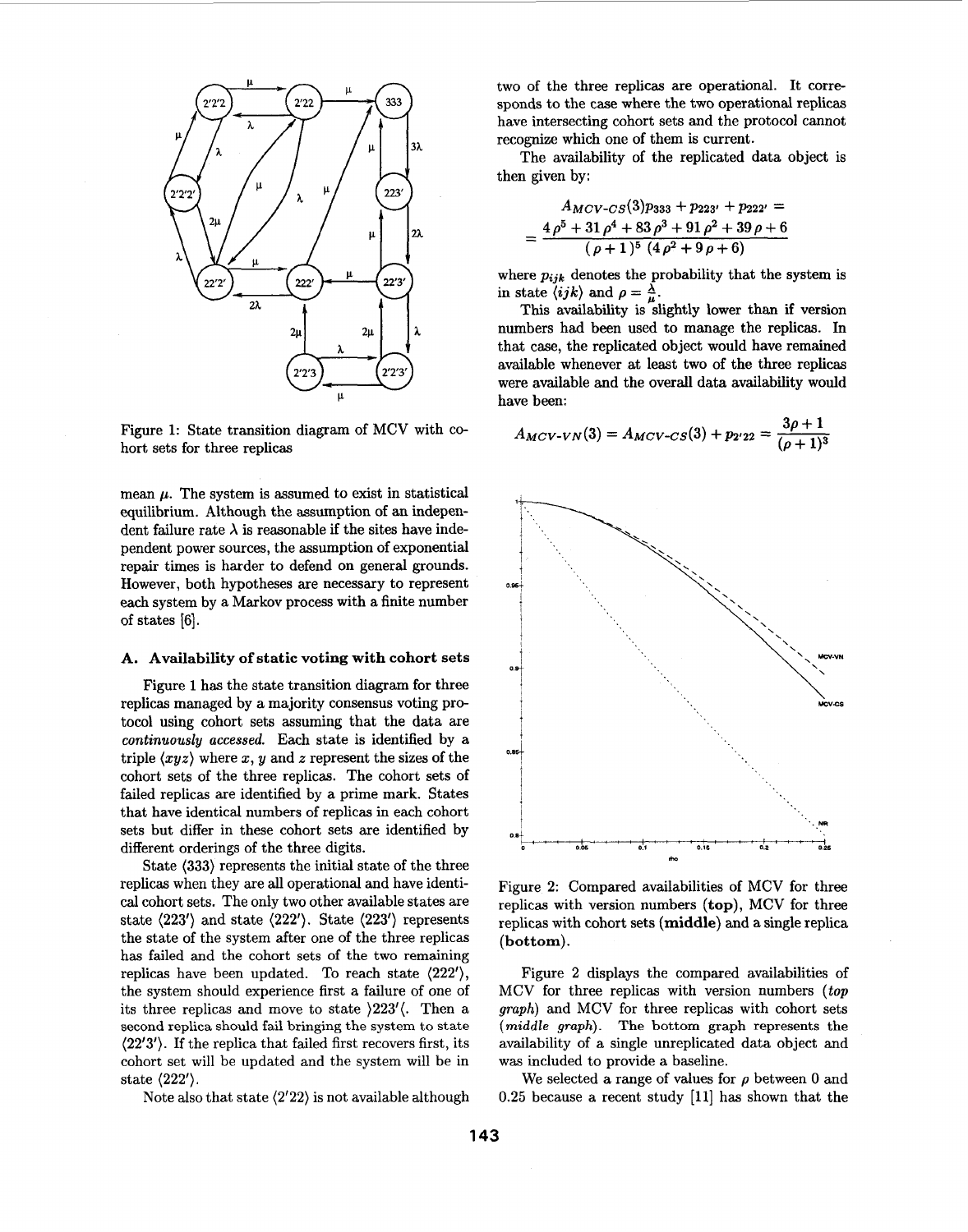mean time to failure (MTTF) for modern systems is approximately 16 days plus or minus one. The mean time to repair (MTTR) is approximately **29** hours plus or minus two.

As one can see, the difference of data availability between the two implementations of MCV never exceeds 0.014 over the range of values of  $\rho$  being considered. This might be considered a small price to pay for not having to update the version numbers at every write access.

# **B. Availability of Dynamic-Linear Voting with Cohort Sets**

The availability analysis of our new implementation of dynamic-linear voting is essentially similar to that of the *optimistic dynamic voting* protocol, **as** it was presented [10]. The only difference between the two implementations is that optimistic dynamic voting updates the metadata at every access while dynamic-linear voting with cohort sets will update the cohort sets when write operation discovers a failure.

The critical issue is not so much the data availability afforded by dynamic-linear voting with cohort sets **as** the minimum write access rate required to guaxantee a timely detection of site failures and network partitions. Should write operations be not frequent enough to provide sufficiently fine grained detection of site failures and network partitions, then cohort sets can be modified when read operations occur. The penalty to pay then will be the possibility of unnecessary copy repairs. These costs can however be kept to a minimum if the repair process uses a smart algorithm to detect which pages of the replica need to be updated [I].

The availability of three replicas managed by the optimistic dynamic voting protocol was found to be equal to:

$$
\frac{2\rho^4+\phi\rho^3+6\rho^3+3\phi\rho^2+11\rho^2+4\phi\rho+6\rho+\phi+1}{(\rho+1)^4(2\rho+\phi+1)}
$$

where  $\rho = \frac{\lambda}{\mu}, \phi = \frac{\kappa}{\mu}$  and  $\kappa$  is the rate at which the replicated object is accessed [10]. This expression can also be used to represent the availability of three replicas managed by our new implementation of the dynamic-linear algorithm if we redefine  $\kappa$  to represent now the rate at which the data are *updated.* 

Figure **3** represents the availability of three replicas managed by our implementation for values of  $\rho$  varying between 0 and 0.25 and  $\phi$  varying between 0 and 20. As one can see, the impact of the update rate to repair rate ratio  $\phi$  on the availability becomes insignificant as soon as  $\phi > 4$  or, in other words,  $\kappa > 4\mu$ . It appears that there is no point in updating the cohort sets during read operations as long as the frequency of the write operations exceeds four times the failure rate. Assuming a mean time to fail of 16 days, this would mean two write access every week.



Figure **3:** Availability of dynamic-linear voting with cohort sets as a function of  $\rho$  and  $\phi$ .

Thus, two write accesses per week axe enough to guarantee that dynamic-linear voting with cohort sets will never be outperformed by any other implementation of the dynamic-linear voting protocol despite the fact that all of these implementations use more complex metadata and update these metadata much more frequently.

#### **IV. POSSIBLE EXTENSIONS**

One of the most vexing limitations of voting protocol is the fact these protocols require at least three voting entities to improve upon the availability afforded by unreplicated data. Fortunately, one of these three entities can be a *witness,* that is an entity containing the same metadata **as** a regular replica but no data [12]. Cohort sets make witnesses especially attractive because they reduce to an absolute minimum the storage costs and the access costs.

To evaluate the storage cost of a witness we need to distinguish between static voting protocols where witnesses do not need to be included in cohort sets and dynamic protocols where unaccessible witnesses can be excluded from quorum computations and the status of each witness recorded in the cohort set of each voting entity. In the first case, adding one witness to a replicated object consisting of *n* voting entities requires  $n+O(\log(n))$  additional bits. In the case of dynamic voting protocols, we must add to these  $n + O(\log(n))$  bits the extra bit required at each of the  $n + 1$  voting entities to store the status of the